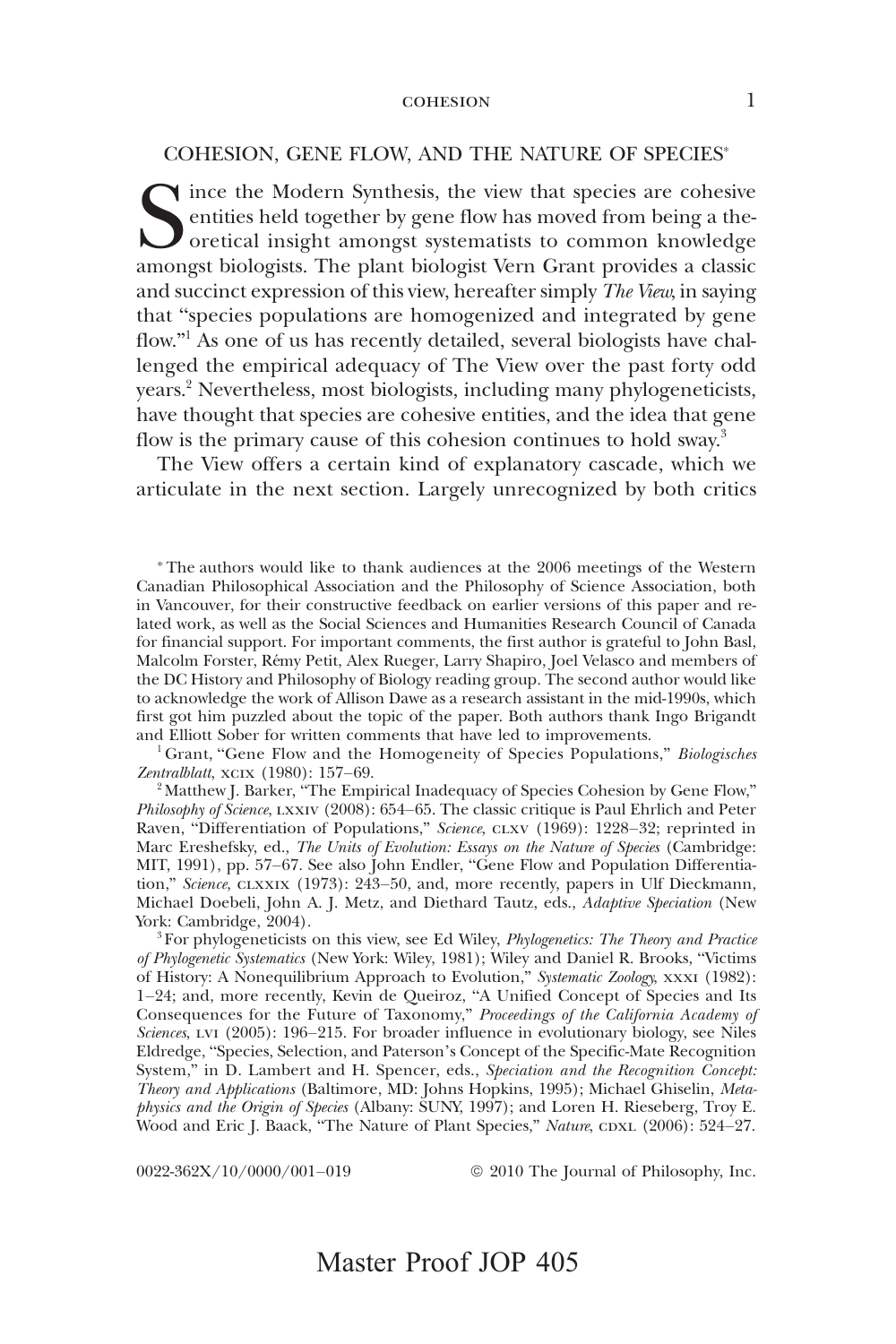and advocates of The View is a set of conceptual problems facing this explanatory cascade, problems that originate in often unexamined and shorthand talk of "gene flow" and "species cohesion." These problems become apparent once one draws a distinction between two kinds of cohesion. We view these problems as sufficiently serious to reject The View. Given the wide acceptance of the view within both the biological sciences and the philosophy of biology, this critique, if successful, is significant in itself. But it also provides a new perspective on at least four issues concerning species, each of which we will discuss in conclusion: (a) the study of species and evolutionary forces, (b) the taxonomically central yet notoriously vague notion of evolutionary unit, (c) related ontological claims about species individuality, and (d) pluralism about species concepts.

## i. species cohesion and gene flow

Many biologists think species are distinctively cohesive entities that are marked off, in this respect, from other Linnaean taxa, such as genera or families. The View offers a causal explanation of this cohesion, and of the distinctive ontological status of species. Its essential posit is that gene flow explains species cohesion because gene flow is the primary cause of species cohesion.

The evolutionary genomicists Carrie Morjan and Loren Rieseberg have recently elaborated this view in typical fashion: "The traditional view is that species evolve as cohesive units held together by gene flow, which acts to prevent populations from differentiating through local adaptation or genetic drift."<sup>4</sup> Gene flow is thought to be the primary preventer of such population differentiation largely in virtue of transmitting the crucial causes of development: genes. By spreading adaptive genes or washing out the effects of maladaptive ones, gene flow promotes phenotypic similarity among conspecifics. Consequently, conspecific organisms manifest a sort of evolutionary unity or cohesion as they trace a distinct trajectory through the space of evolutionary pressures, including selection and drift. As the ornithologist and systematist Ernst Mayr put it earlier, "[t]he stabilizing effect of gene flow is best documented by phenotypic uniformity," such that "[t]he steady and high genetic input caused by gene flow is the main factor responsible for cohesion among the populations of a species."<sup>5</sup>

<sup>4</sup> Morjan and Rieseberg, "How Species Evolve Collectively: Implications of Gene Flow and Selection for the Spread of Advantageous Alleles," Molecular Ecology, XIII (2004): 1341–56.

<sup>&</sup>lt;sup>5</sup> Mayr, Animal Species and Evolution (Cambridge: Harvard, 1963), pp. 521-22.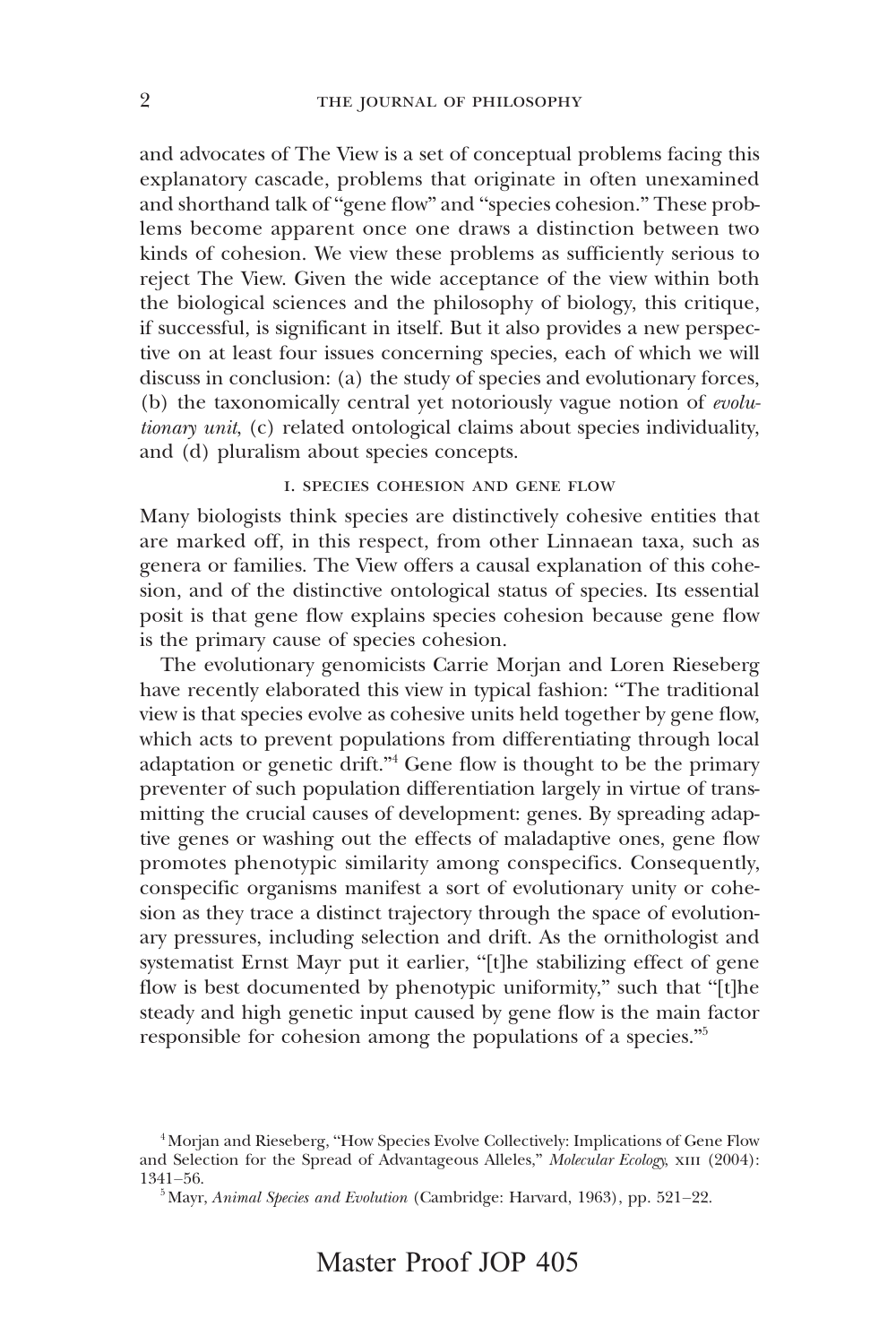Most biologists understand gene flow essentially to involve transmission of genes from one population to another. Measures of migration from one population to another are then sometimes said to be gene flow. But when careful, authors note that migration measures are indirect *indicators* of gene flow.<sup>6</sup> Migration of individuals (or simply of genetic material) from one population to another is necessary for gene flow, but not sufficient. Such migration must also leave a lasting phenotypic or genotypic footprint in the new population, modifying the population's trait frequencies. This is because the very point of talking of gene flow is to explain the process whereby populations (paradigmatically, within a species) come to resemble one another and to distinguish themselves from others.<sup>7</sup>

A further clarification is that although gene flow is defined interpopulationally, it typically occurs partly in virtue of, and thus implies, a more basic form of gene flow, one that occurs within populations as well. This is the intergenerational transmission of genes, from parent to offspring. Population biologists seldom focus on this more basic gene transmission. But species theorists rest at least implicitly on it when advancing The View. For multiple groups of organisms to manifest species cohesion, it is not sufficient that gene flow connects each group serially or even in more reticulate fashion. Each group must also itself be cohesive. And in implying that each group is cohesive in any putative case of species cohesion by gene flow, the advocate of The View appeals to more basic intergenerational gene transmission. Because this transmission is mediated by gene replication processes, token genes do not literally flow from one population to and through other populations, nor through generations, but copies do. For this reason, except in special cases, such as some cases of lateral gene transfer, the frequently used term "genetic exchange" can be misleading when used as a gloss on gene flow.

We can now offer a concise expression of The View that reveals the core of its explanatory structure. Species are cohesive entities in virtue of a common evolutionary trajectory that their members share because of the similarities they possess with respect to their underlying phenotypic and genotypic properties. These similar or shared properties exist within a given species because there is gene flow between its

 $6$  For two examples of such care, see Joseph E. Neigel, "A Comparison of Alternative Strategies for Estimating Gene Flow from Genetic Markers," Annual Review of Ecology and Systematics, XXVIII (1997): 105-28; Michael E. Hellberg, Ronald S. Burton, Neigel, and Stephen R. Palumbi, "Genetic Assessment of Connectivity Among Marine Populations," Bulletin of Marine Science, LXX (Supp. Vol.) (2002): 273–90.

<sup>&</sup>lt;sup>7</sup> See Peter J. Beurton, "How is a Species Kept Together?," Biology & Philosophy, x (1995): 181–96.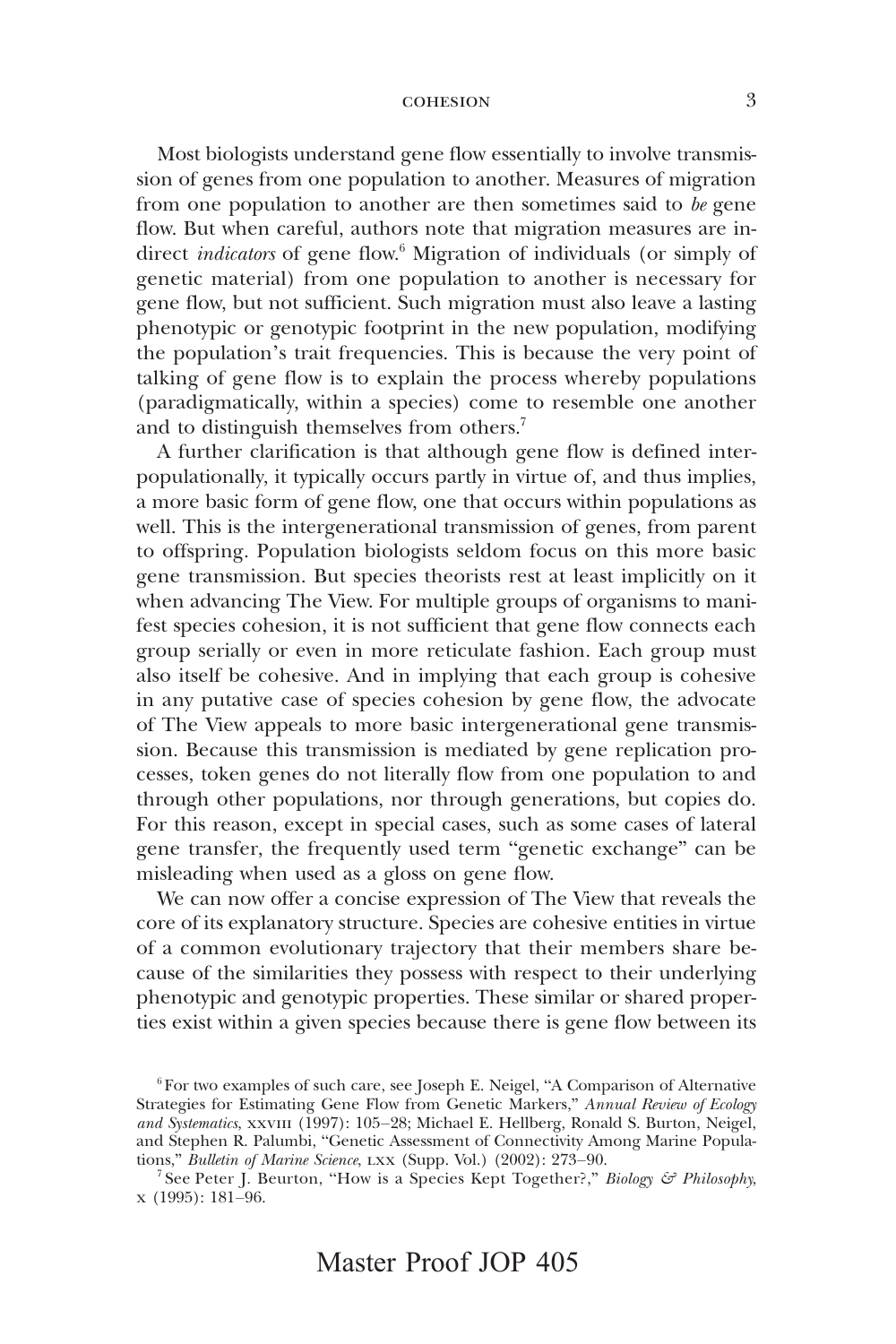populations, the effects of which spread within those populations by intergenerational gene transmission. Gene flow thus triggers the following causal and explanatory cascade:



Figure 1: Species Cohesion by Gene Flow

Gene flow within a species thus makes that species an integrated whole, a closed gene pool within which genes flow but beyond which they do not, a unit whose parts have shared characteristics and that face evolutionary pressures as one.

To raise problems for this picture, let us now explore a distinction between types of cohesion.

## II. TWO TYPES OF COHESION<sup>8</sup>

To say that species members share a common evolutionary trajectory in virtue of sharing underlying phenotypic and genotypic properties is to attribute what we call *response cohesion* to species. This is the property an entity has when its components respond (or are disposed to respond) as a unit to some kind of intervention. When the cells on my skin respond to a long day in the hot Australian sun by turning first brown and then red, they show response cohesion. For an entity to have response cohesion there need not be any significant or relevant causal interaction between its component parts. For example, individuals who have the electricity cut to their neighborhood could all respond in the same way (for example, lighting candles, calling the electricity company), and their response as a whole could be causally responsible for bringing about certain effects (for example, the restoration of power). The neighborhood would then display response cohesion, independent of any causal interaction between the individuals in it.

By contrast, an entity has *integrative cohesion* just if there are causal interactions between many or all of its components that facilitate their causal unification into a whole. Although an organism's skin cells can have response cohesion (as in the sunburn example), they also possess this further form of cohesion, as do many parts of the body.

<sup>8</sup> Compare the distinctions briefly drawn by Brent Mishler and Robert Brandon, "Individuality, Pluralism, and the Phylogenetic Species Concept," Biology  $\mathcal{F}$  Philosophy, II (1987): 397–414, and by Marc Ereshefsky "Discussion: Axiomatics and Individuality: A Reply to Williams' 'Species are Individuals'," Philosophy of Science, lv (1988): 427–34.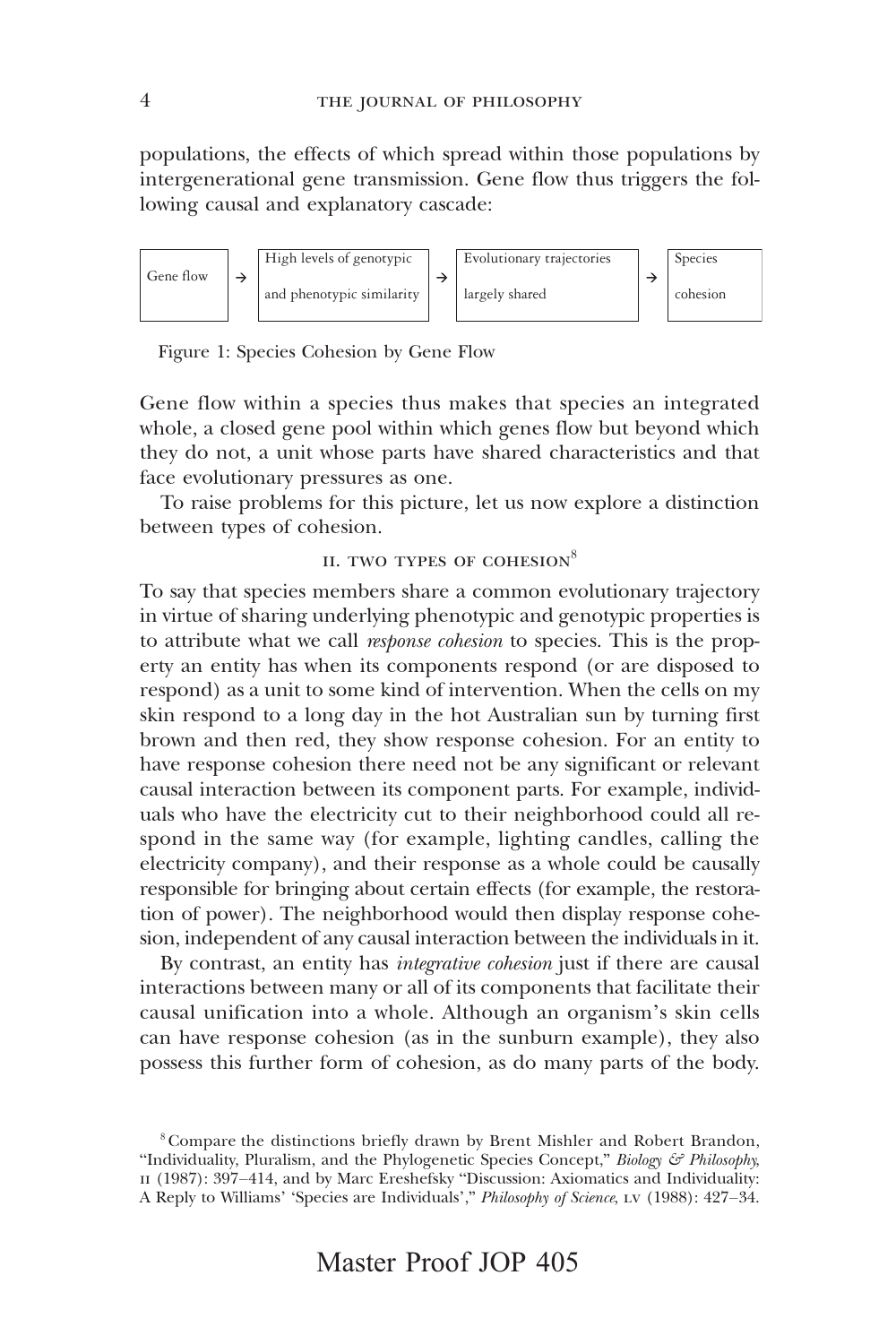Bodies are made up, in part, of functional systems, such as the digestive and respiratory systems, and the causal interactions between the components of such systems—from organs right through to cells and their components—often result in higher levels of integration and unity. It is such unity and integration, so caused, that we mean by "integrative cohesion."

Groups of individuals can also possess integrative cohesion. For example, were the individuals in the neighborhood in the previous example to meet, communicate, and make plans together that they then jointly enacted (for example, to protest against the electricity company in some way), they would manifest integrative cohesion. The mechanisms underpinning this instance of integrative cohesion would be linguistic, social, and cultural in nature; in the case of the functional systems in an individual's body, they are anatomical and physiological. But as the first iteration of the neighborhood example showed, an entity can have response cohesion without integrative cohesion. Conversely, it can have integrative cohesion without related response cohesion. My bodily systems form a whole with integrative cohesion, as we noted, but the distinct functional natures of these systems do not always produce a uniform response to interventions, such as a temperature increase.

Even short of the more exhaustive exploration of this distinction that could be given, advocates of The View clearly imply that species often have integrative cohesion, not just response cohesion. As we have seen Grant express The View, "species populations are homogenized *and* integrated by gene flow" (op. cit., our emphasis). When Mayr says that "species have a reality and an internal genetic cohesion owing to the historically evolved genetic program that is shared by all members of the species," invoking the common metaphor of a species as a "protected gene pool," he is again appealing to what we are calling integrative cohesion.<sup>9</sup> Ed Wiley and Daniel Brooks clearly have integrative cohesion, not (or not just) response cohesion, in mind when they claim that "[w]e may view the actual reproductive interactions within a species as a linkage pattern or network." <sup>10</sup> Likewise, so does Michael Ghiselin when he writes that "[e]volution is possible at the population level. But we need to restrict ourselves to a particular kind of population, namely a whole integrated by sexual reproduction."<sup>11</sup>

 $9$  Mayr, Populations, Species, and Evolution (Cambridge: Harvard, 1970). The quotations are from p. 12 and p. 13, respectively.

 $10$  Wiley and Brooks, *op. cit.*, at p. 6.

<sup>&</sup>lt;sup>11</sup> Ghieslin, "Species Concepts, Individuality, and Objectivity," *Biology & Philosophy*, ii (1987): 127–43, at p. 136.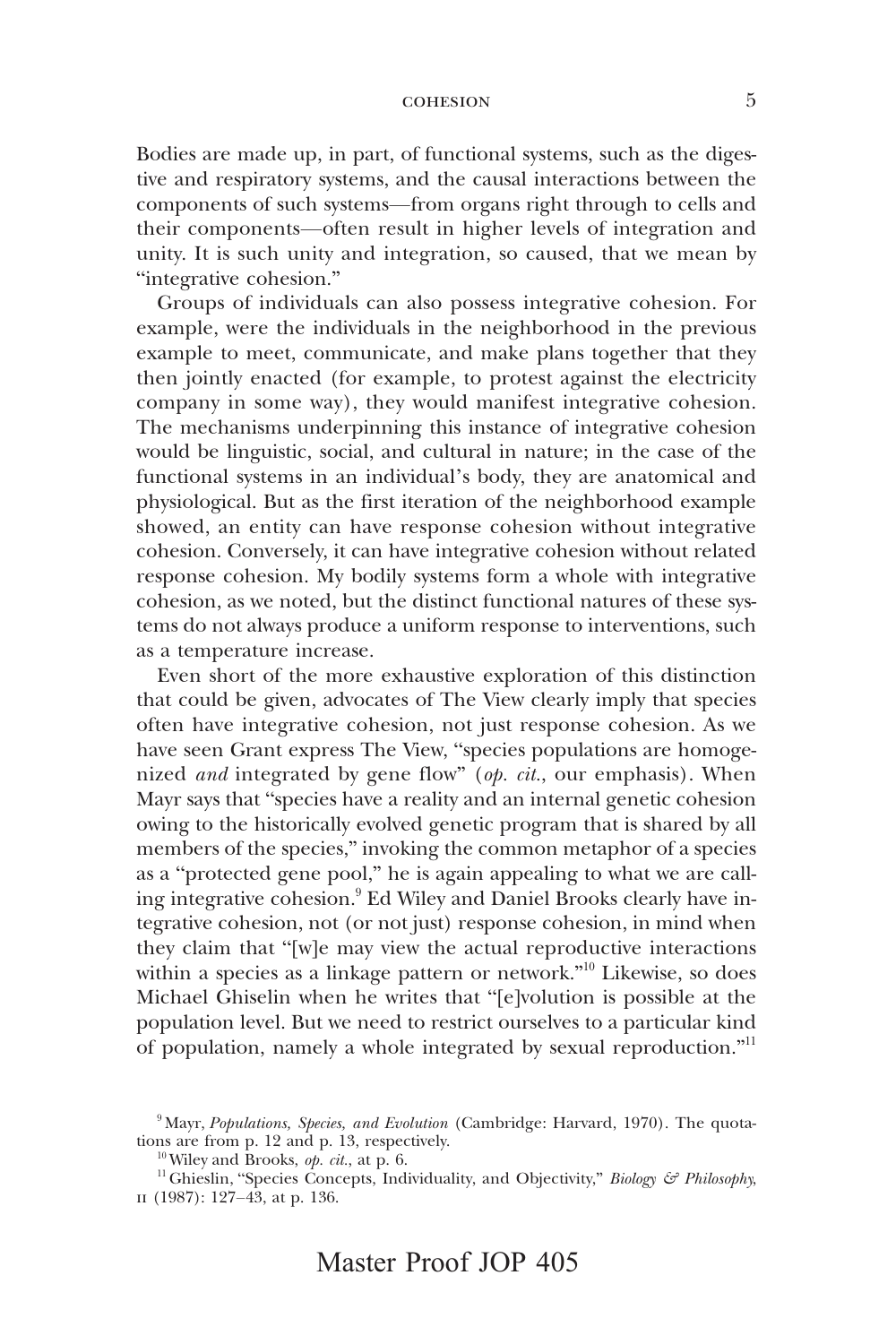And David Hull carefully notes that the idea is that species have the same kind of integration as organisms: "Most organisms do exhibit more internal organization than most species, but this difference is one of degree, not kind."<sup>12</sup>

In light of this discussion, we could redraw Figure 1 as follows to clarify what The View says in terms of the distinction between integrative and response cohesion:



Figure 2: Integrative Species Cohesion by Gene Flow

All this suggests that proponents of The View are committed to two claims:

- (1) The phenomenon that stands in need of explanation is integrative species cohesion.
- (2) What explains integrative species cohesion, ultimately, is gene flow via its causal influence on the response cohesion of the species population.

We shall argue next that both of these claims are false.

iii. integrative cohesion and problems for the view's explanandum

Consider two related problems with (1). The first of these stems from what is *present* between most conspecific populations and organisms: gaps. Species are typically made up of multiple and diffusely scattered populations that are separated by geographical (for example, mountains, oceans), climatic (for example, recurrent winds, temperature differences), behavioral (for example, preferences for local mating grounds) and ecological (for example, locale-specific niche differences) barriers. This marks a contrast between the vast majority of species and the neighborhood example, as well as more commonplace examples of integratively cohesive entities (for example, ordinary physical objects). As the above neighborhood example implies, groups of individuals can have integrative cohesion, but the gappiness of a typical species will preclude its being "group enough" to have that property.

The second and deeper problem for (1) stems from what is *absent* between conspecific populations and organisms: the appropriate

 $12$  Hull, "On the Plurality of Species: Questioning the Party Line," in Robert A. Wilson, ed., Species: New Interdisciplinary Essays (Cambridge: MIT, 1999), pp. 23–38, at p. 32.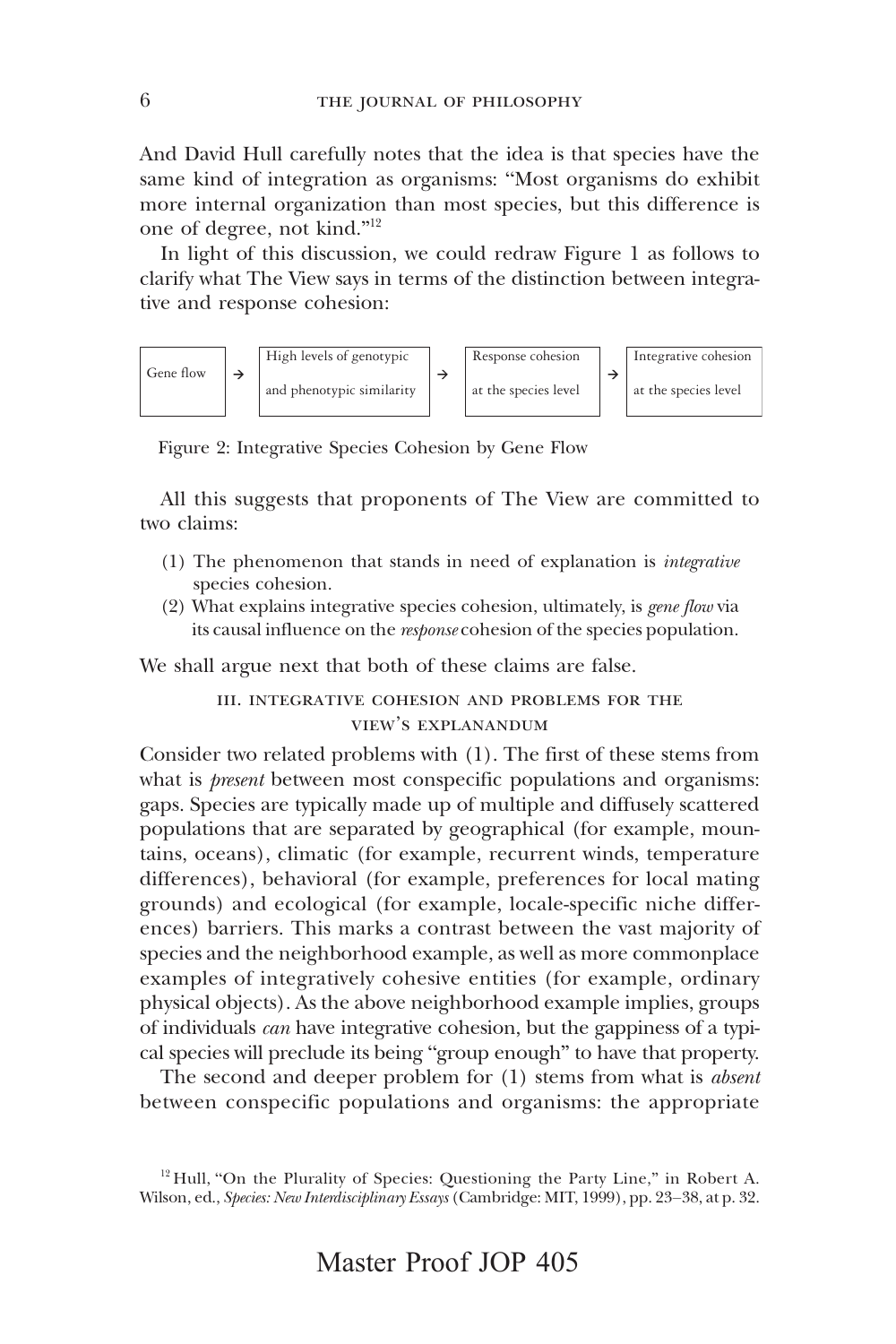causal relations between parts. When an entity has integrative cohesion there are certain kinds of causal relations between the parts of that entity that, in part, explain its behavior or the effects brought about through its agency. This is what makes such entities integrated, as opposed to being simply cohesive: the cohesion of the whole is a function of the causal (or other) relations between the parts. The second problem is that conspecific populations do not bear these sorts of relations to one another. It is not just that the relations are there but are too weak to generate integrative cohesion. Rather, the gappiness typical of species—their organism and population "parts" being separated by mountains, oceans, currents, niche and behavioral differences, and so on—prevents even serial causal interactions between most or all species members. Since it is just such causal interactions between most or all species members that would make for integrative cohesion, species typically lack integrative cohesion.

Gappiness itself need not preclude the sorts of interactions required for integrative cohesion. Consider that the U.S.A. is similarly gappy (with many spatiotemporal obstacles between Alaska, Hawaii, and the lower forty-eight states), but relevant integrating relations between its parts still exist. Whether gappiness dampens or even precludes integration is a contingent matter. But as biologists now know, the behavioral and ecological traits of organisms in many species ensure that even modest intraspecific gaps are sufficient to preclude gene flow between conspecific populations (Barker, op. cit.). Hence the second problem for (1): that species are not integratively cohesive.

A natural response here is to think that these objections rest on too ham-fisted an interpretation of species cohesion, one that attributes to The View the claim that species are cohesive in just the sense in which (say) a solid material object, or a socially active neighborhood, is cohesive. Surely there is a broader, or perhaps weakened, sense in which species are integratively cohesive, it might be suggested. Yet the burden of proof is clearly on a proponent of The View to make out this response by moving beyond loose talk of species cohesion, while heeding the distinction between response and integrative cohesion. However, attempts to do this face a dilemma, depending on just how one moves from integrative cohesion as we have defined it. One could move quite radically, in effect seeking to rearticulate The View solely in terms of response cohesion. Or one might attempt to soften or weaken the notion of integrative cohesion itself. We will argue that versions of The View revamped in either of these ways are not defensible, at least not as versions of The View.

Suppose that one took the explanandum of The View to be response cohesion, that is, in this context, largely shared evolutionary trajectories.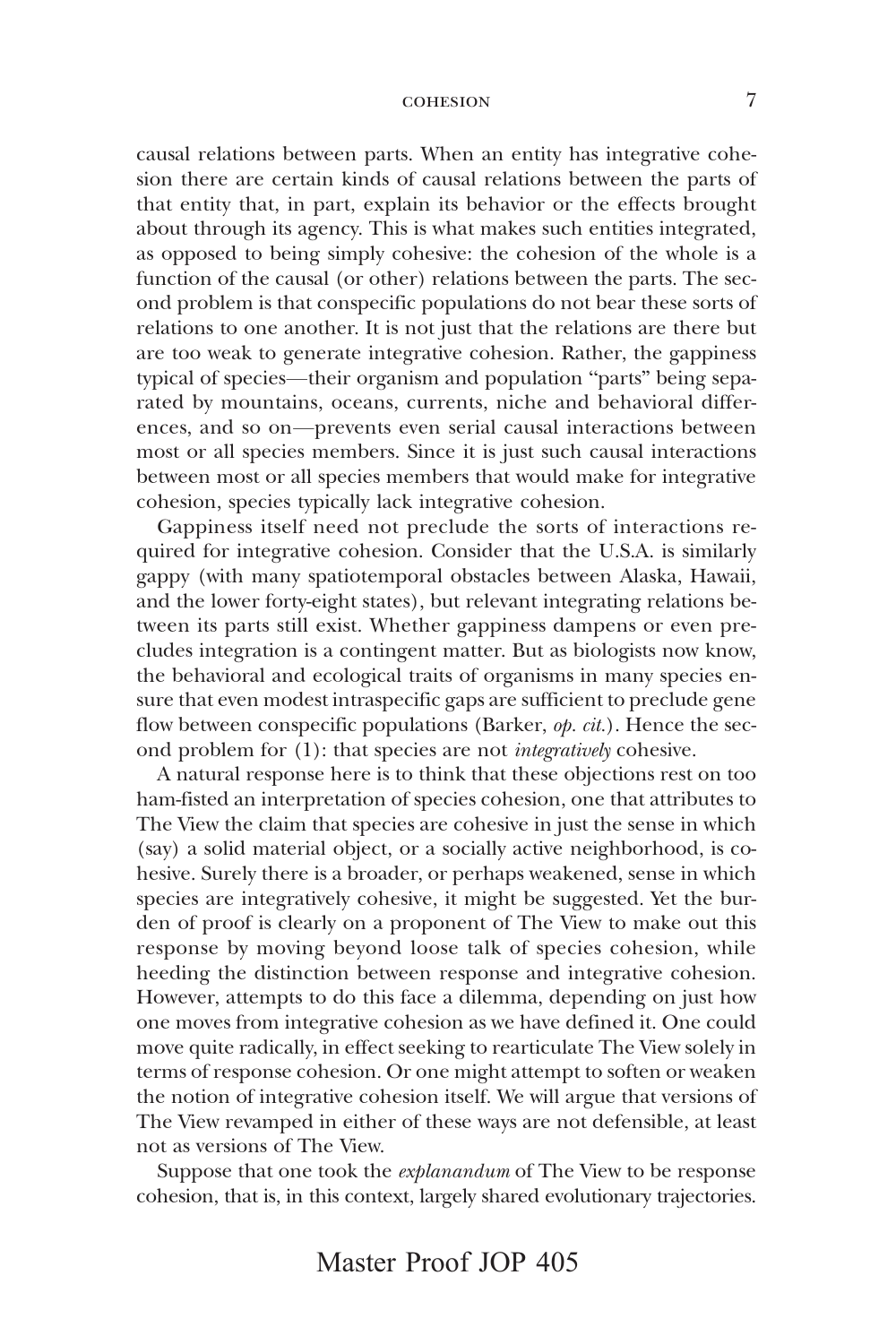This is indeed consistent with many of the claims that biologists make about species when not explicitly discussing or defending The View. An example is Alan Templeton's "fundamental assumption" that it is best to study species cohesion by "examining the evolutionary forces operating on individuals within populations or subpopulations and tracing their effects upward until they ultimately cause all of the members of that population or subpopulation to acquire phenotypic attributes conferring species status on the group."<sup>13</sup> However, reducing species cohesion to response cohesion substantially alters The View as it is explicitly defended and deployed, as can be seen by glancing back to the quotations we have provided from Grant, Mayr, Morjan and Rieseberg, Ghiselin, Hull, and Wiley and Brooks. It also leaves The View little if any reason for distinguishing gene flow from other possible explanantia of species cohesion, as we shall see in more detail in the next section.

To take the other horn of the dilemma, consider a weakened form of integrative cohesion that begins by noting that parts of a lineage stand in a diachronic, serial relation in which gene flow through the lineage plays an integrating role over time. It does this insofar as it generates genotypic and phenotypic similarity, and thereby promotes shared evolutionary trajectories among the lineage parts. So genes need only flow during enough brief intervals in the temporally extended entity that constitutes the species to generate and maintain this integration. Spatiotemporal unity is not required for integrative cohesion, so understood (and so the first problem is avoided); and relations like gene flow need not be constant and all-pervasive in order to generate this kind of integrative cohesion (and so the second problem is avoided).

It may be that, with further conceptual work, an appropriately weakened notion of integrative cohesion can be articulated along these lines in service of The View. But we have two grounds for doubt.

The first is that integrative cohesion weakened in this way is likely to be a property that is also shared by higher taxa. Given that all (or many) species descend from a common ancestor, and that this is certainly true for species within a clade, there has been some kind of gene flow, traced backwards in time, between populations of distinct species. If species have weakened integrative cohesion due to such gene flow, then so too do many higher taxonomic ranks. Indeed, emergence of new taxa and cases of interspecific hybridization ensure many populations of distinct species are more recently and/or frequently

<sup>&</sup>lt;sup>13</sup> Templeton, "The Meaning of Species and Speciation: A Genetic Perspective," in David Otte and John A. Endler, eds., Speciation and Its Consequences (Sunderland, MA: Sinauer, 1989), pp. ??-??; reprinted in Ereshefsky, ed., op. cit., pp. 159–83, at p. 159.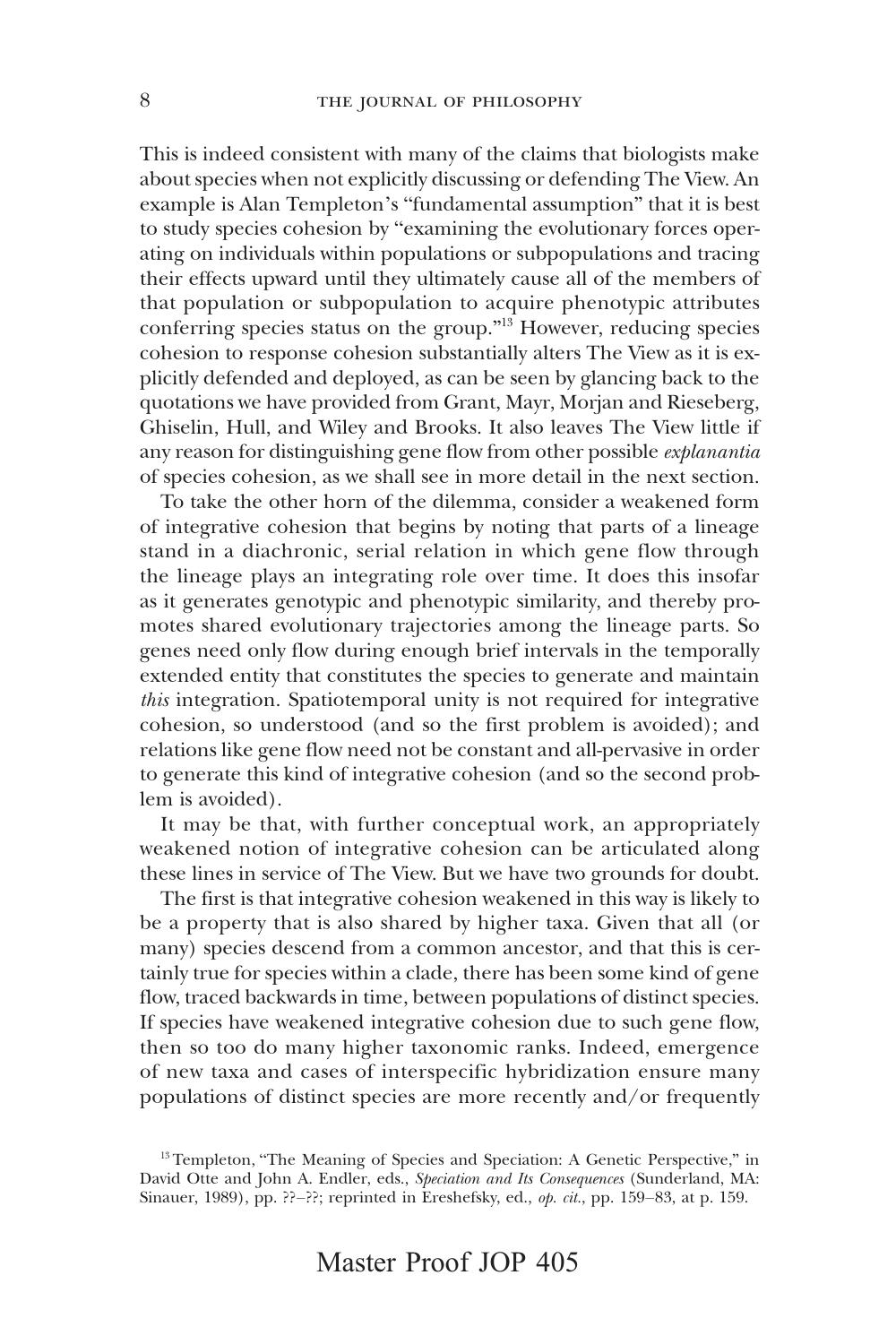connected by gene flow than are many conspecific populations. If we keep in mind that The View has typically purported to identify integrative cohesion as a distinctive feature of species amongst other taxonomic ranks, then the weakening considered here grinds against the broader picture of species painted by The View.

The second is that, unlike the general characterization of integrative cohesion that we have provided, this weakened form of it characterizes that notion in terms of gene flow. But then integrative cohesion cannot be explained by gene flow, because the two are not distinct. Unless there is an articulation of this weakened form of integrative species cohesion that is independent of the appeal to gene flow, The View will suffer from a version of the classic problem identified by Molière in his satirical jibe at contemporary medicine's appeal to the dormitive powers of sleeping potions as an explanation of why such potions put one to sleep.14

While we have not tried to show that there is no notion of species cohesion fit for the job required by The View, we have argued that (a) species are not integratively cohesive (as we define it), and (b) attempts to respond to this claim by arguing that species are cohesive in some other sense face an initial dilemma, both horns of which are sharp. (1), which articulates the explanandum of The View, should be rejected.

## iv. response cohesion and problems for the view's explanans

Consider now (2), the idea that gene flow ultimately explains a species' integrative cohesion via its causal influence on the response cohesion of its populations. There are problems for (2) that concern the putative causal influence of gene flow on the response cohesion of species, and so we can consider them independently of the abovementioned problems with the putative integrative cohesion of species. As a preliminary, consider for a moment not gene flow, but simply genes. At least part of the appeal of the very first stage in the causal model postulated in The View (and depicted in Figures 1 and 2) is the idea that genes are causes of phenotypical characters, and so genotypes of phenotypes. Genes are uncontroversially such causes in the

 $14$  Could one respond here by claiming that gene flow *realizes* and thereby *explains* weak forms of integrative cohesion in species, in something like the way salt's microstructure putatively realizes and thereby explains its solubility? We think not. Gene flow explains species cohesion and evolutionary trajectories of species to the extent that it causes the conspecific similarities that underwrite trajectory sharing. If while doing this gene flow also realizes a weak form of integrative cohesion in species, this seems explanatorily irrelevant next to its role in causing conspecific similarity: the realized weak integrative cohesion would be epiphenomenal with respect to the phenomena of interest.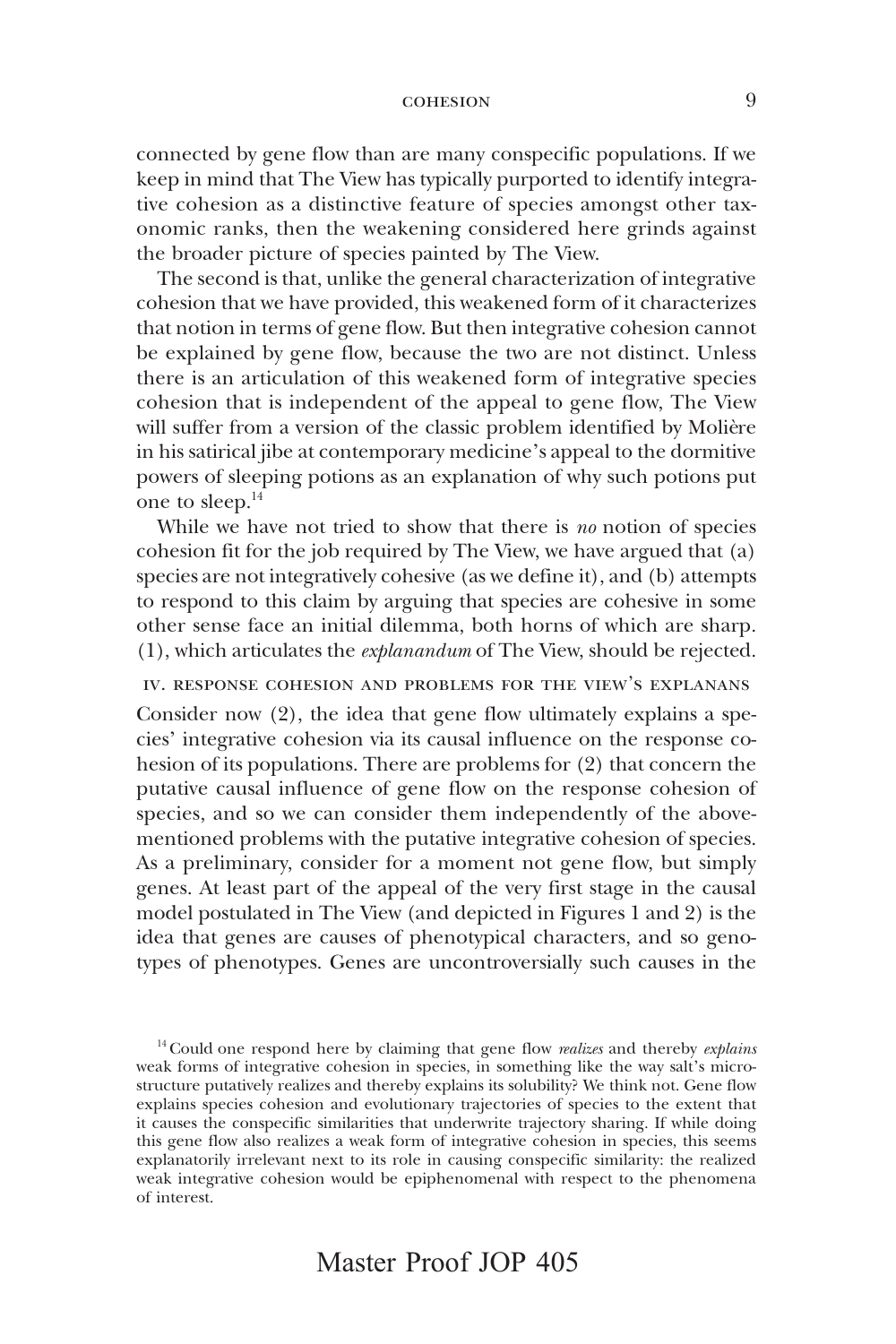sense that they are a cause of phenotypic expression. Yet it is much more controversial whether they are some kind of privileged or unique such cause that marks them out either developmentally or evolutionarily.<sup>15</sup> This familiar debate parallels a debate concerning the role of gene *flow* in generating genotypic and phenotypic similarity.

The core problem with (2) is that, upon clarifying the concept of species cohesion, there seems no justification for discriminating against other causes of a species' response cohesion in the way that (2) does. While gene flow can cause genotypic and phenotypic similarity in populations, it is seldom if ever such a cause in and of itself. As population biologists have only begun in recent years to thoroughly appreciate, developmental homeostasis, ecological regimes, various types of canalization, mutation, history, and the various forms that natural selection takes are also such causes. These factors play both contributory and counter-balancing roles to the causal role that gene flow plays in establishing and maintaining species cohesion. The line of reasoning encapsulated in Figures 1 and 2, however, implies that gene flow, like the gene itself, is a privileged cause or "main factor" (as we saw it put by Mayr) in the dynamic process that produces and sustains species cohesion. The question is whether there is some defensible basis for so identifying gene flow. Empirical and conceptual considerations suggest there is not. To see this, first consider two recent discussions by biologists that appeal to alternative or additional causes of response cohesion.

In a paper on the "implications of gene flow and selection" for "how species evolve collectively" that we have already drawn on, Morjan and Rieseberg (op. cit., p. 1341) imply that natural selection is often an important cause of response cohesion in species. They focus specifically on how "interactions of gene flow with selection" (*ibid.*, p. 1342) can generate or sustain such cohesion. For example, when there is strong "selection for globally advantageous mutations," selection "controls the rate of spread of advantageous alleles" (ibid., p. 1342); these mutations can spread rapidly across populations, and so they and the selective forces that promote them "allow species to evolve as a cohesive unit, even for those populations connected with very low levels of gene flow" (*ibid.*, p. 1342). Indeed, in such cases there is a sense in which low levels of gene flow, and selection, and mutations seem crucial causal factors of species cohesion. Traditional population genetic theory often overlooks such cases because it tends

<sup>&</sup>lt;sup>15</sup> Susan Oyama, Paul Griffiths, and R. Gray, eds., Cycles of Contingency: Developmental Systems and Evolution. (Cambridge: MIT, 2001).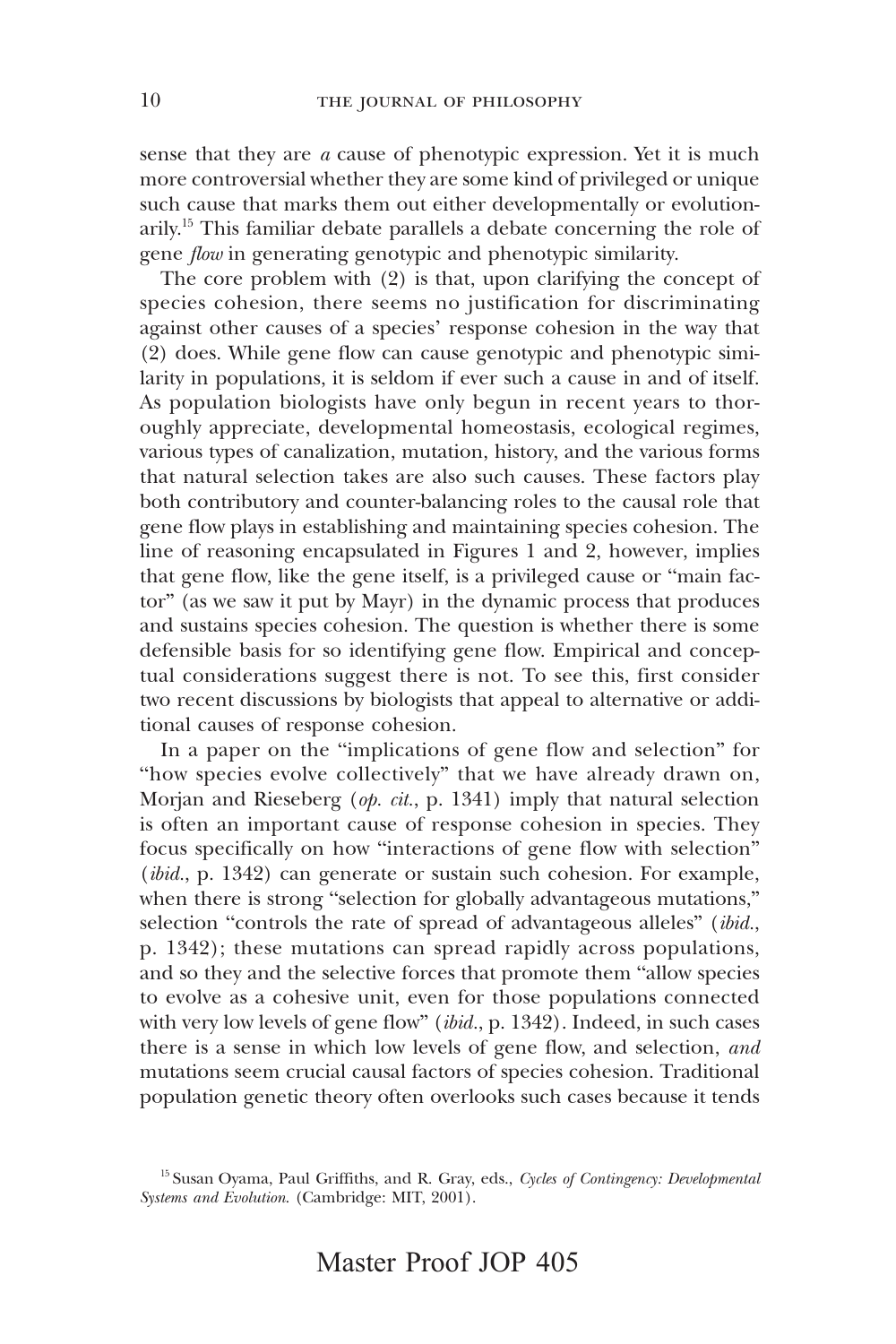to focus on "weakly selected mutations" (ibid., p. 1343), rather than strongly selected ones. But Morjan and Rieseberg point out that this "contrasts with the wealth of empirical evidence" (ibid., p. 1343) for adaptation by strong selection. And they note that at least some wellknown models of population dynamics suggest that "the strength of selection has a far greater effect on the rate of spread of advantageous mutations across subdivided populations" than does gene flow  $(\vec{b}id.,$ p. 1342).16 Although Morjan and Rieseberg are proponents of The View and intend their article to show the efficacy of even low rates of gene flow, ironically their argument for this conclusion demonstrates the power that selection, in concert with other factors such as gene flow, has in generating response cohesion in species.

The Hellberg group's review of "connectivity among marine populations" (op. cit., p. 273) helpfully discusses alternative causes of species cohesion. As with Morjan and Rieseberg, these authors emphasize that "[s]elective sweeps…or stabilizing selection (where the same selected genotypes are favored over a wide range) could enforce homogeneity," and that, as a result, it can be misleading to presume that homogeneity implies significant gene flow (ibid., p. 276). But the authors emphasize other factors as well, including mutation, drift, and history (ibid., pp. 275–77). Consider history. Recolonizing populations take up a location in which the previous local population went extinct, and they tend to be genetically similar to their parent population. This similarity is often retained when there is little gene flow into or out of the recolonizing population after recolonization. Hellberg and his colleagues note that this similarity can be "misleading" *(ibid.,* p. 277) in cases where selection plays a significant role in maintaining similarity over time. As they put it, "species with limited dispersal potential will carry the mark of history for a longer period of time than broad dispersers. Consequently, genetic approaches will tend to overestimate gene flow between recolonized populations and their sources" (ibid., p. 277). In short, certain types of historical events can be significant causes of response cohesion in species, and current methods can miss this because they are associated with a theory that presumes gene flow is the primary cause.

Given causes of response cohesion other than gene flow, how can a proponent of The View identify gene flow as causally, and so explana-

<sup>&</sup>lt;sup>16</sup> For examples of the well-known models of population genetics alluded to, see Montgomery Slatkin's "The Rate of Spread of an Advantageous Allele in a Subdivided Population," in S. Karlin and E. Nevo, eds., *Population Genetics and Ecology* (New York: Academic Press, 1976), pp. ??–?, and his "Gene Flow and the Geographical Structure of Natural Populations," Science, ccxxxvI (1987): 787–92.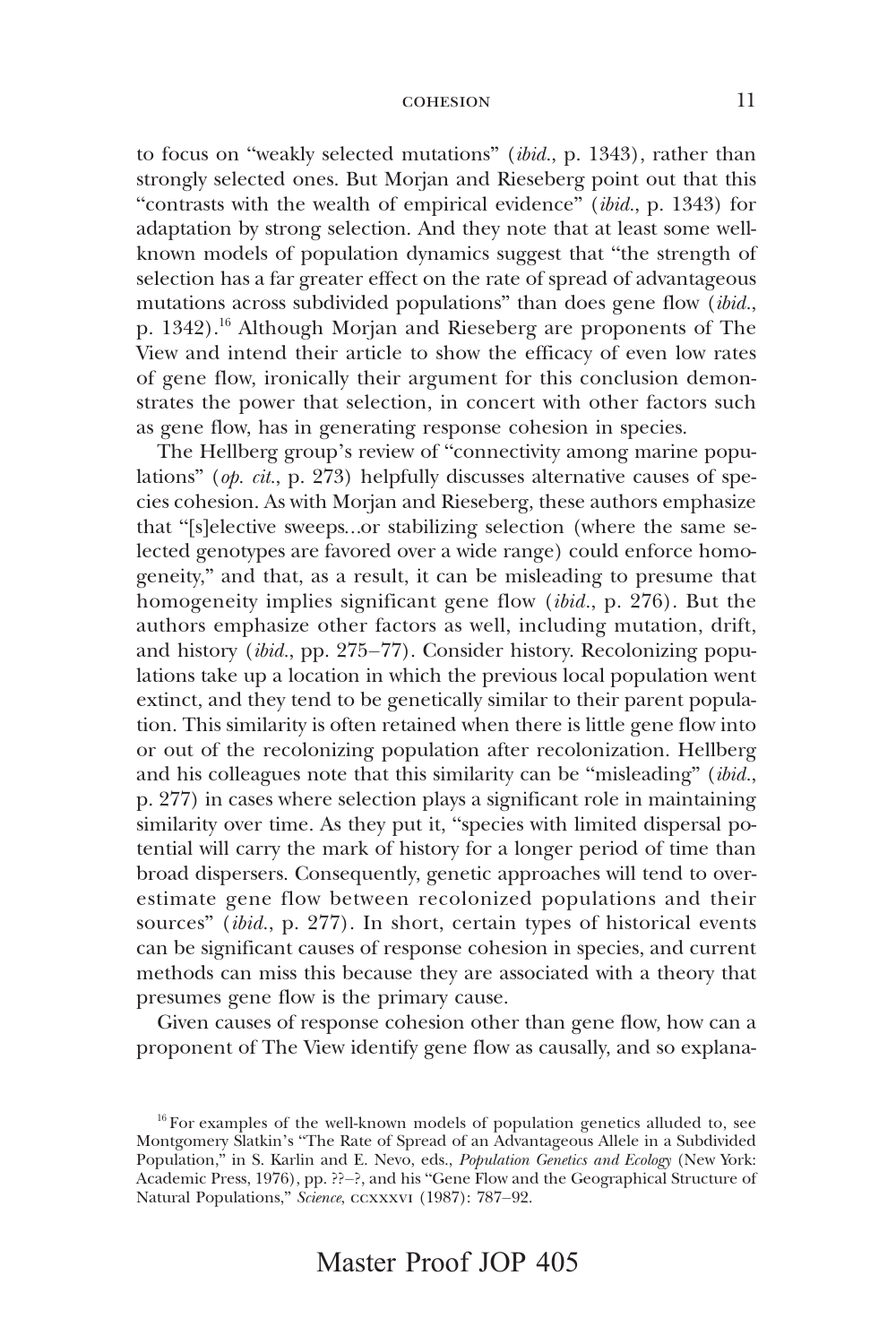torily, privileged?17 One might view gene flow as the means through which all other causes generate response (and thus integrative) cohesion. This would be to view gene flow as a kind of causal bottleneck through which other causes must pass if they are to generate integrative cohesion, much as Richard Dawkins has argued that genes are both developmental and evolutionary bottlenecks for evolutionary stasis and change.<sup>18</sup> We can depict this by modifying Figure 2 with gene flow conceived as a mediating common cause of species cohesion:



Figure 3: Gene Flow as a Mediating Common Cause of Species Cohesion

If Figure 3 captures the relationship between gene flow and other factors that produce species cohesion, however, then it is very hard to see a defensible rationale for privileging gene flow causally and explanatorily, as (2) requires. Even supposing that gene flow is a genuine bottleneck, something that empirical studies give us reason to doubt, high levels of genotypic and phenotypic similarity is a further such bottleneck, and one "closer" to species cohesion itself. If we privilege gene flow over putative initiating causes because it is a mediating common cause of species cohesion, then we should also privilege genotypic and phenotypic similarity over gene flow. Conversely, if we view gene flow as privileged over high levels of genotypic and phenotypic similarity in explaining species cohesion because it is what causes that similarity, then, likewise, we should also privilege whatever initiating cause there was of gene flow, over gene flow itself. In effect, this first option for privileging gene flow leads to another unsavory dilemma.

A second privileging option is to take gene flow not as a mediating common cause but as the initiating cause in the chain that leads

<sup>17</sup> Such privileging can be quantitatively or qualitatively based. There are prima facie problems with both. For example, how do you quantitatively compare the causal contributions corresponding to *selection coefficients* that attach to traits, with *measurements of* migration between populations? Proponents of The View tend to offer a qualitative basis for their privileging of gene flow. For example, Morjan and Rieseberg highlight gene flow's quality of playing a distinctive "creative role" (*op. cit.*, p. 1343) in generating species cohesion. Unfortunately, the sense in which gene flow is said to play a distinctively creative role is not clear. We cast doubt on the conceptual assumptions underlying such qualitative privileging options.

<sup>18</sup> Dawkins, The Selfish Gene (New York: Oxford, 1989, 2<sup>nd</sup> edition).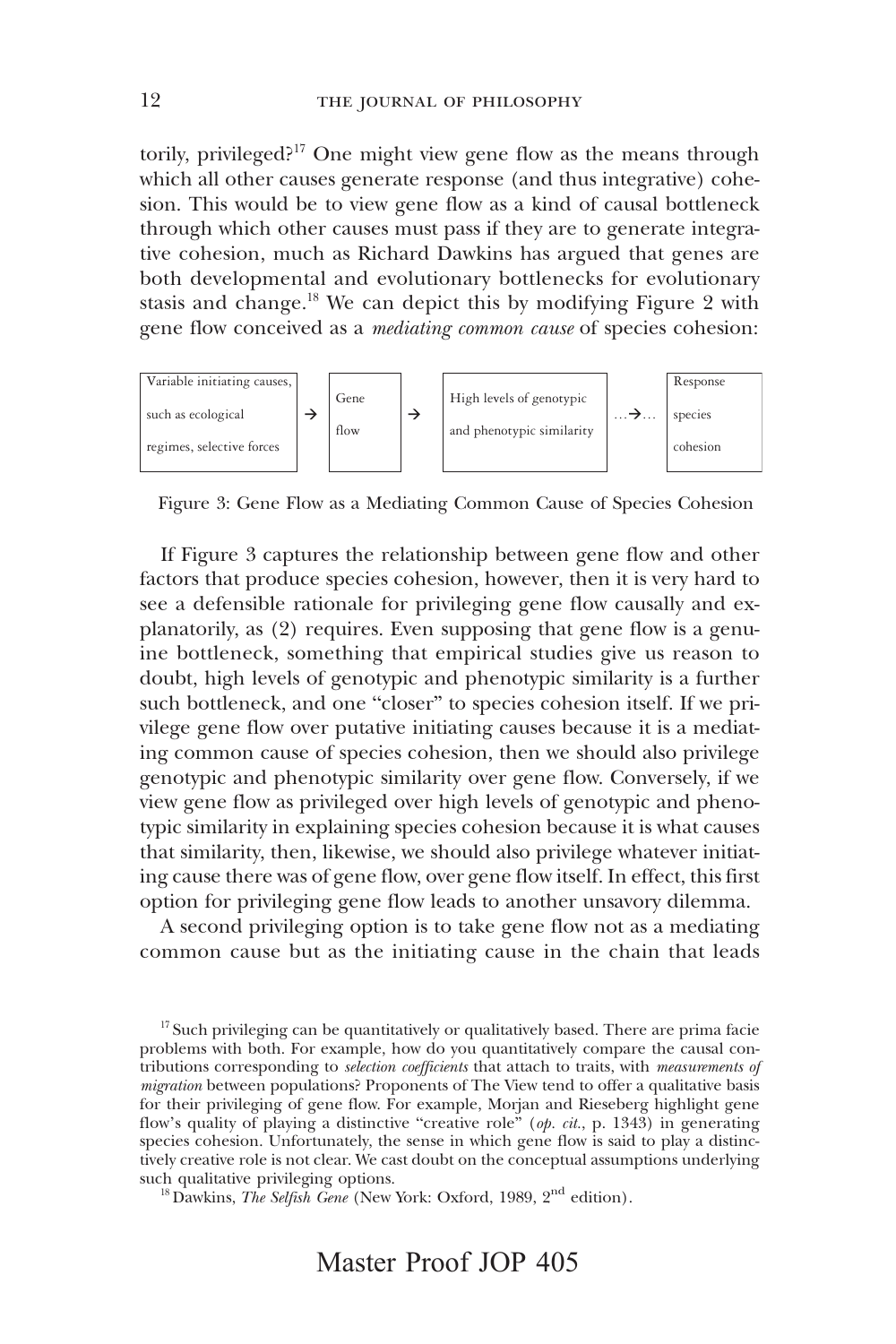eventually to species cohesion via diverse mediating causes, such as developmental homeostasis and other forms of canalization:



Figure 4: Gene Flow as an Initiating Cause of Species Cohesion

In Figure 4, gene flow is what "kicks off" a causal process that leads (eventually) to species cohesion. The problem here is that even if gene flow does sometimes play such an initiating causal role, on The View it also clearly develops in response to just the kinds of mediating causes listed in Figure 4. To capture this, the causal arrow from gene flow to "downstream" mediating causes needs to be bidirectional. For although gene flow might causally influence developmental homeostasis, this homeostasis also causally restricts the set of organisms that can reproduce and (thereby) realize gene flow.

In fact, by integrating both suggestions thus far considered, we arrive at a more plausible view of how gene flow fits into the causal nexus, one that takes us even further from (2):



Figure 5: Gene Flow in the Causal Nexus

We believe that Figure 5 provides a more theoretically appropriate and empirically adequate framework within which to think about the causes of species cohesion. Thus, the privileging of gene flow in (2) cannot be justified.

Might one concede that while gene flow is not a privileged cause of species cohesion, nonetheless, a lack of gene flow explains why species

Master Proof JOP 405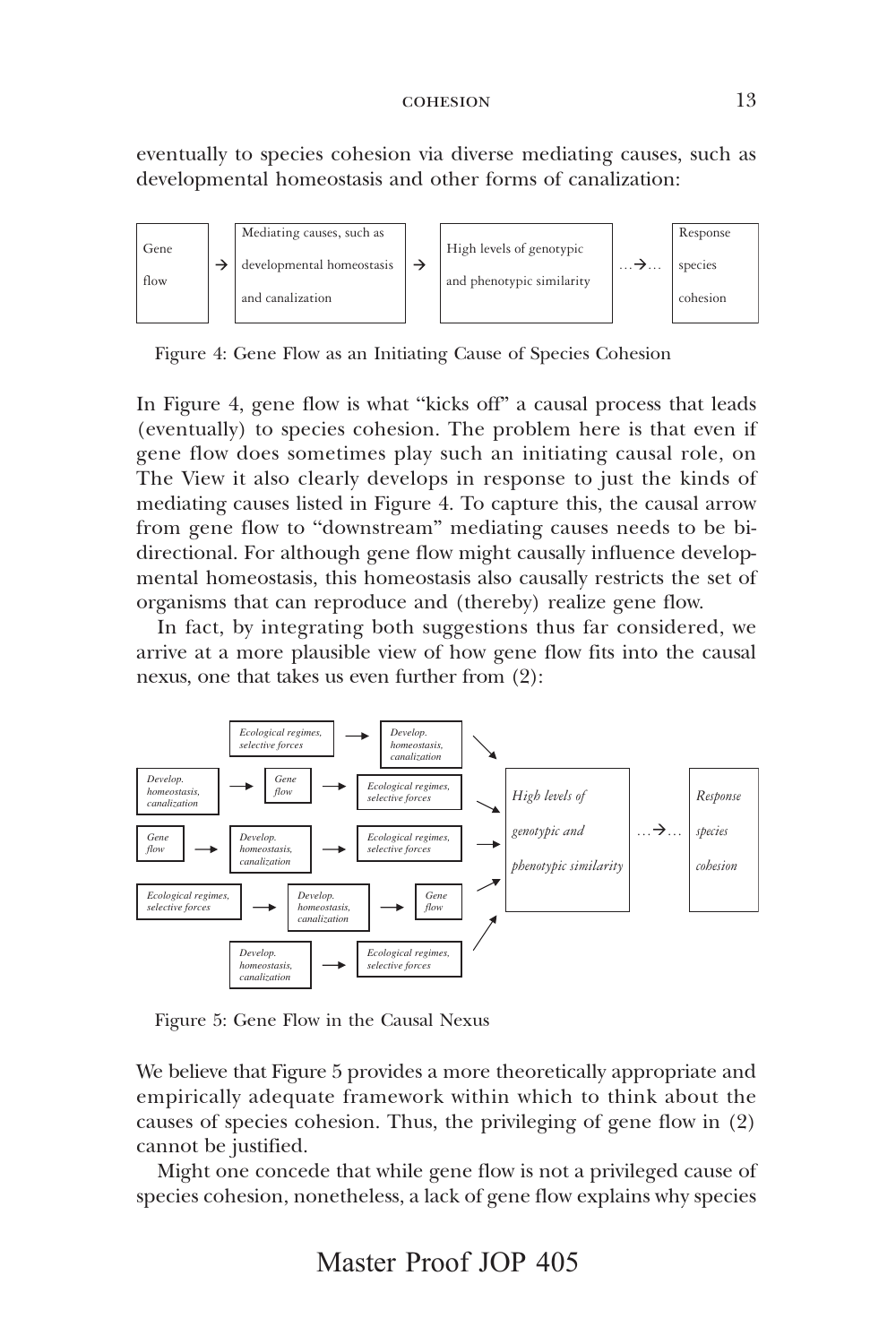are different from each other? This alternative explanandum is logically related to the one we have been discussing in a way that rules out this option. To see this, consider an empirical example that has helped show that gene flow is insufficient for species cohesion. Genes have, as Templeton notes (op. cit., p. 166), flowed at significant rates between balsam poplars and cottonwoods for hundreds of thousand of years. Yet those species remain distinct because each has faced different selection and ecological regimes. Thus, lack of gene flow between species cannot be necessary for those species to each have cohesion of their own: gene flow's being insufficient for a possible (broader) instance of species cohesion entails that lack of gene flow is not necessary for distinct (narrower) instances of cohesion. To move from this point about necessity, back to explanation: the prevalence of interspecific hybridization in nature suggests that lack of gene flow is not a privileged or general explanation (for example, one that fails only in special cases) of distinct instances of species response cohesion.

In this and the previous section we have used a distinction between integrative and response cohesion to articulate two problematic claims that advocates of The View make regarding species cohesion. The first is that the explanandum that stands in need of explanation is species' integrative cohesion. This claim is problematic because multipopulational species are spatiotemporally gappy in a way that inhibits the causal relations between conspecifics required for integrative cohesion. The second claim is that gene flow explains the integrative cohesion of species in virtue of its special causal influence on response cohesion. This is problematic because attempts to accommodate the recognition of the plurality of causes of response cohesion call into question the explanatory cascade at the heart of The View that privileges gene flow. For these reasons, we advocate rejection of The View.

# v. broader implications for studying and thinking about species

Finally, we turn to four implications of our discussion. Here we constructively suggest ways in which moving beyond The View, and drawing explicitly on the distinction between response and integrative cohesion, may lead to a richer future understanding of species, gene flow, and cohesion.

V.1. Evolutionary Forces. In their discussion of the "connectivity among marine populations" that we drew on above, Hellberg and his colleagues have two broad goals: to illuminate the complexity of evolving marine populations and to offer prescriptions for dealing with this complexity. In meeting the first of these goals, they show how new DNA sequencing methodologies suggest that populations

# Master Proof JOP 405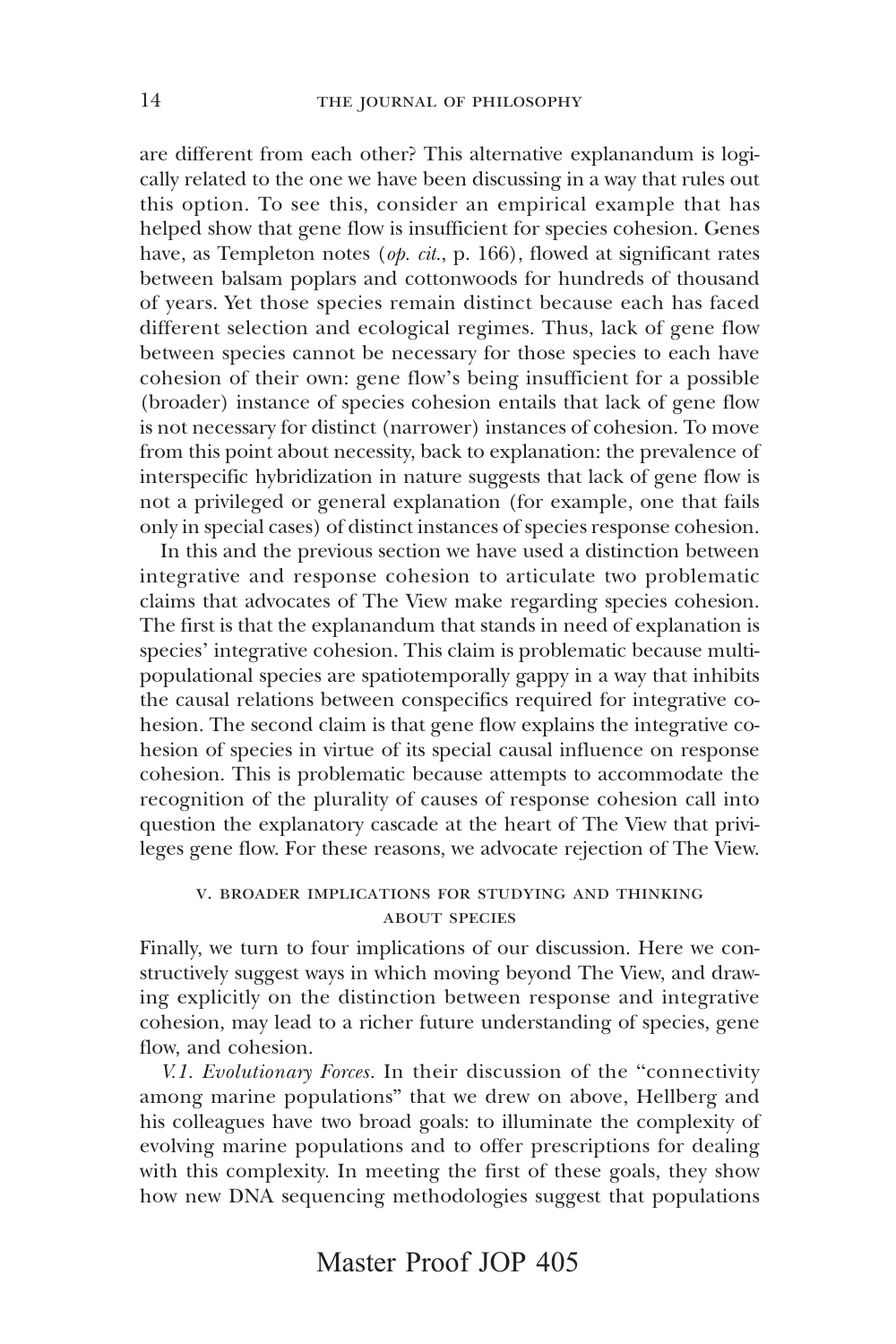are (a) more dynamic, (b) less stable and (c) subject to more complexly interacting evolutionary forces (for example, drift, gene flow, mutation, selection, and history) than population geneticists—such as themselves—have previously thought. As a result, old theoretical models and assumptions need to be updated, new methodologies developed, and greater interdisciplinary collaboration fostered. For instance, Hellberg's group notes that selection and history are especially difficult causes of species cohesion to study and thus "future genetic surveys should include more detailed spatial and temporal sampling and employ analyses of DNA sequence data that can reveal the signatures of natural selection and historical changes" (op. cit., p. 273). Such methodologies will require population geneticists, ecologists, and phylogeneticists of various sorts to work more closely than they have, with the hope being that richer patterns of explanation emerge.

Our discussion strengthens these sorts of prescriptions, especially by bringing conceptual clarity to (c) through the distinction between integrative and response cohesion. This, in turn, motivates new and more integrated methodologies, explanatory patterns, and disciplinary relationships that better capture the complexities we highlighted. Reconceiving the role of gene flow in creating and maintaining species cohesion along the lines suggested by Figure 5 is part of what is needed here. But it is also now clear that we need a richer set of conceptual tools for thinking about the complex interactions between various causes and how to measure their effects. One way in which philosophers might further contribute here is to tease apart the epistemic from the metaphysical challenges that complicate attempts to study evolutionary forces.<sup>19</sup>

V.2. Species as Evolutionary Units. Consider now the popular ideas that species are "evolutionary units" and have a reality that higher taxa lack.<sup>20</sup> The first idea's popularity is unsurprising in light of the influence of the view that species are cohesive: species are evolutionary units in that they have cohesion. And the distinctive ontological status of species sub-species taxa amongst Linnaean taxa is even presupposed by phylogeneticists who wish to abandon, except for species, the Linnaean hierarchy in favor of the rank-free Phylocode.<sup>21</sup> This is

<sup>&</sup>lt;sup>19</sup> The notion of *entwinement* introduced in the context of the levels of selection may prove useful here. See Wilson, "Pluralism, Entwinement, and the Levels of Selection," Philosophy of Science, lxx (2003): 531–52, and his Genes and the Agents of Life: The Individual in the Fragile Sciences: Biology (New York: Cambridge, 2005), chapter 10.

<sup>&</sup>lt;sup>20</sup> For example, see Ereshefsky, "Species, Higher Taxa, and the Units of Evolution," Philosophy of Science, LVIII (1991):  $84-101$ ; Hull, "Are Species Really Individuals?," Systematic Zoology, xxv (1976): 174–91.

 $21$  A good example of such a phylogeneticist is de Queiroz, op. cit.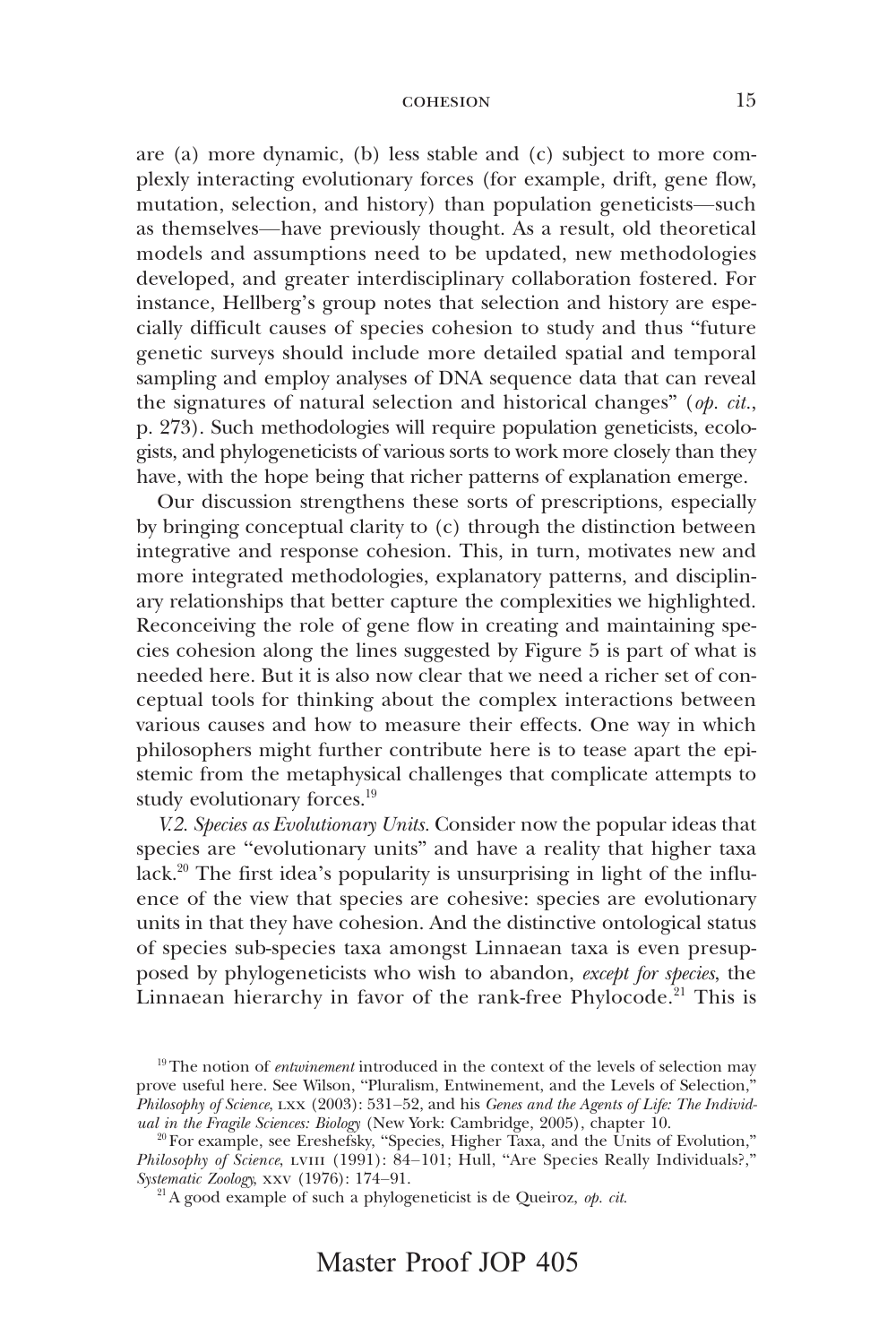primarily because they think that higher Linnaean taxa lack the cohesion, the evolutionary unity, that species display.

However, despite its popularity, "evolutionary unit" has remained notoriously vague. We think this is partially because of inadequate attention to species cohesion. Rightly, some authors have recently demanded that "evolutionary unit" be clarified and its putative role in taxonomic views subsequently justified.<sup>22</sup> Our discussion of species cohesion begins providing clarification. It suggests that the evolutionary unity of a typical species consists in response cohesion, not integrative cohesion. More precisely, to be an evolutionary unit is to be an entity that has response cohesion with respect to evolutionary pressures such as selection, drift, and migration, that is, to be composed of parts or members that respond, or are disposed to respond, as a unit to selection, drift, migration, and so on. This leaves open the possibility (which other facts may or may not close off) that taxa other than species are evolutionary units: nothing in their nature rules out their having response cohesion with respect to evolutionary pressures. Of course, response cohesion comes in degrees or grades. But this may explain away the common idea that taxa above the rank of species are not evolutionary units: those taxa often have response cohesion with respect to evolutionary pressures, but to a lesser degree than do species. Taxa below the species rank, such as demes, may have a higher degree or grade of this response cohesion. Importantly, these points alone do not license the claim that higher taxa are unreal or less real. This is a further issue, and we see no *prima facie* reason to think differences in degree or grade of response cohesion are ontologically decisive here.

A related issue, perhaps of more taxonomic interest, is whether taxonomists choose arbitrarily when choosing which of the real differences between grades of response cohesion are the ones that mark distinctions between ranks. Even if these choices are largely arbitrary, species may be one of many sorts of taxa that have real response cohesion with respect to evolutionary pressures. The distinctness of species in particular—their nature—consists in part (and only in part) in having a particular degree or grade of such cohesion.

V.3. Species Ontology. These initial clarifications of "evolutionary unit" throw light on the related ontological thesis that species are individuals. Hull's influential version of this thesis implied that species are individuals, in a "strict" sense of that term, because they are evolutionary

<sup>&</sup>lt;sup>22</sup> Joel Velasco makes this demand persuasively in *Philosophy and the Tree of Life: The* Metaphysics and Epistemology of Phylogenetic Systematics (Ph.D. Dissertation: University of Wisconsin, Madison, 2008).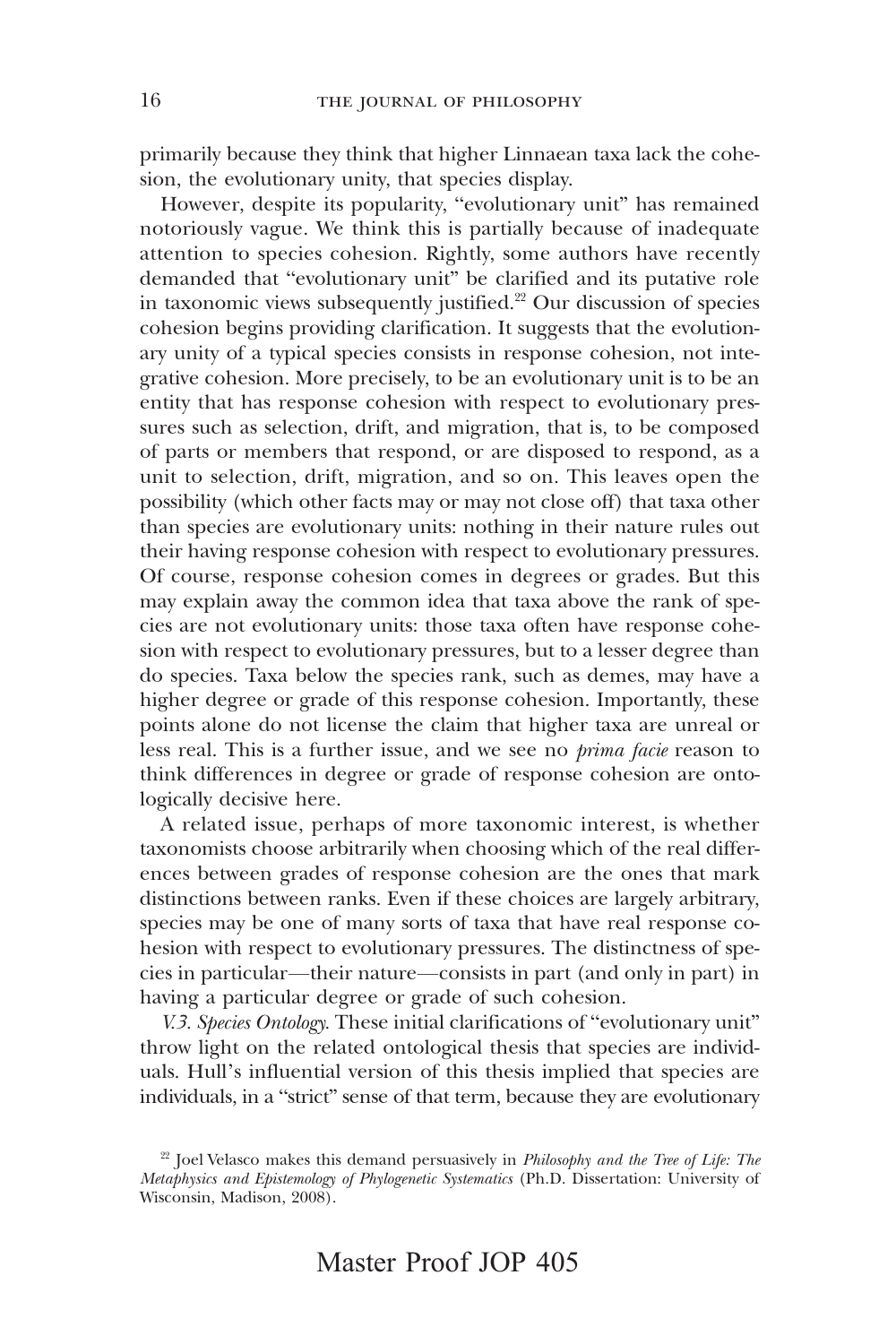units.23 His contrast was a weaker notion of individuality that even spatially discontinuous nations such as the U.S.A. can satisfy. Minimal and distinguishing requirements for individuality in the strict sense are unity and continuity (*ibid.*, p. 93) and, according to Hull, "[s]pecies as evolutionary units fulfill the strict requirements. They are 'individuals' in the same sense that organisms are individuals" (*ibid.*, p. 93). Despite this view's popularity, some authors have found it too strong.  $24$ We can now put this worry simply and forcefully. For  $X$  to be an individual in the strict sense is at least in part for it to be in  $X$ 's nature to have integrative cohesion. Indeed, if we use paradigm individuals such as organisms as our guide, individuality requires integrative cohesion of a high degree. In any case, Hull's thesis is false because species typically do not have integrative cohesion. And when they do, this is contingent, not in their nature: it is a property they could lose while remaining species. Perhaps a particular degree or grade of response cohesion characterizes species as evolutionary units. Yet this is insufficient for individuality (in Hull's strict sense).

These comments are compatible with the softening of the individuality thesis that is sometimes expressed by saying that species are "historical entities." But this idea cries out for metaphysical development. We think it is best developed as part of the homeostatic property *cluster* (HPC) view of natural kinds.<sup>25</sup> We will not dwell on this claim here, except to bring out one feature of the HPC view that our discussion highlights.

The HPC view implies that apparently disjunctive properties (including historical, reproductive and other relational properties) that define kinds of entities are often coinstantiated. Shared causal mechanisms underwrite their coinstantiation and because of this they form definitive property clusters that are homeostatic. Individuative and explanatory practices in numerous scientific disciplines motivate this suggestion. The rejection of (2), and so The View, in favor of a

<sup>&</sup>lt;sup>23</sup> Hull, "The Ontological Status of Species as Evolutionary Units," in R.E. Butts and J. Hintikka, eds., Foundational Problems in the Special Sciences (Boston: Reidel, 1977), pp. 91–102.

<sup>&</sup>lt;sup>24</sup> Examples are Kim Sterelny, "The Nature of Species," Philosophical Books, xxxv (1994): 9–20, and Wilson, "Realism, Essence, and Kind: Resuscitating Species Essentialism?," in Wilson, ed., op. cit.

 $25$  For different expressions of the view that species are HPC kinds, see Richard Boyd, "Homeostasis, Species, and Higher Taxa," in Wilson, ed.,  $op.$  cit., and in the same volume, Griffith's "Squaring the Circle: Natural Kinds with Historical Essences," and Wilson's "Realism, Essence, and Kind: Resuscitating Species Essentialism?" For a recent discussion that responds to some critiques of the HPC view, see Wilson, Barker, and Ingo Brigandt, "When Traditional Essentialism Fails: Biological Natural Kinds," Philosophical Topics in press.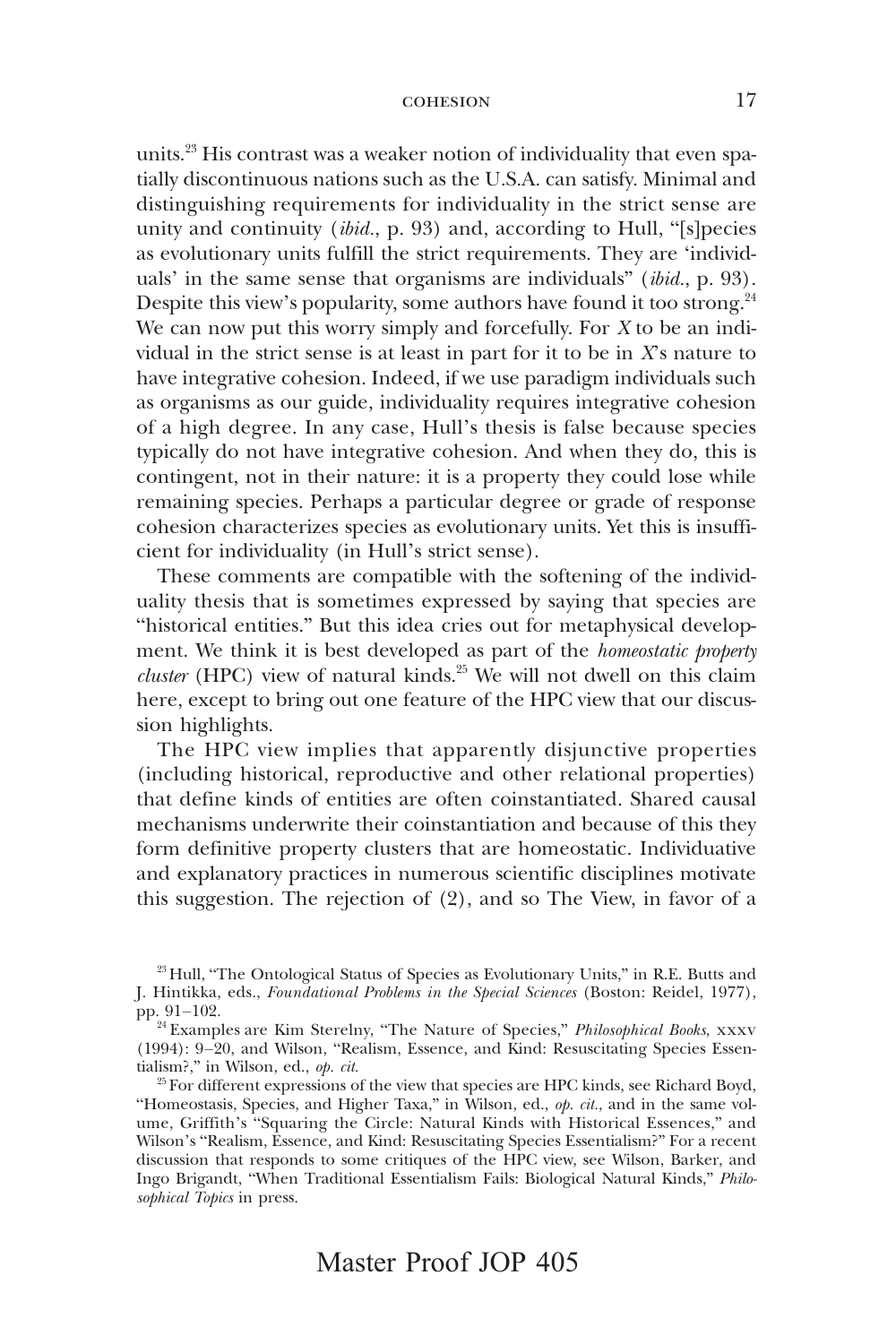more complex view of the way in which gene flow, properly understood, can lead eventually to response cohesion in species supports (and is supported by) the HPC view of natural kinds. Conspecific populations are responsively cohesive, and the nexus of causal factors, including gene flow, that create and sustain that cohesion makes these populations very much like the natural kinds articulated by the HPC view. (Indeed, one might simply identify some such populations with species taxa.)

V.4. The Species Problem. Finally, consider the classic problem of defining "species," beginning with the *biological species concept* (BSC). All reproductive definitions of "species" are variations on the BSC, which holds that species are "groups of interbreeding natural populations that are reproductively isolated from other such groups."<sup>26</sup> Immediately after this restatement of the BSC, Mayr says that a "species is a protected gene pool … a Mendelian population that has it own devices (called isolating mechanisms) to protect it from harmful gene flow from other gene pools" (ibid., p. 13). Given this, it would be natural to paraphrase "interbreeding natural populations" as "populations between which there is gene flow." Yet there is a problem with this way of conceptualizing what a species is that is readily expressible in terms of response and integrative cohesion.

Species of organism are characterized by a degree or grade of response cohesion, and it is when this response cohesion breaks down radically, for some reason, that we change the number of species. Either there is a speciation event (more accurately, perhaps, a process), an extinction event, or a blending of distinct species. Some species may have, in addition, a contingent and weakened sort of integrative cohesion, and some subset of those species have such integrative cohesion in virtue of gene flow between their constituent populations. But gene flow is simply one mechanism amongst many for generating both response and (if and where it exists) integrative cohesion; it should not be the only part of the definition of what a species is. In effect, this is one way to motivate both liberalizations of (for example, Templeton's cohesion species concept) and alternatives to (for example, Wiley's evolutionary species concept) the BSC. Although we have no allegiance to any of these, we can end by gesturing in a direction that the abovementioned HPC view opens up.

Aficionados of recent discussions of "the species problem" may point out that our distinction between response and integrative cohesion, and our discussion of the many causes of cohesion, fits nicely

 $26$  Mayr, Populations, Species, and Evolution (Cambridge: Harvard, 1970), at p. 12.